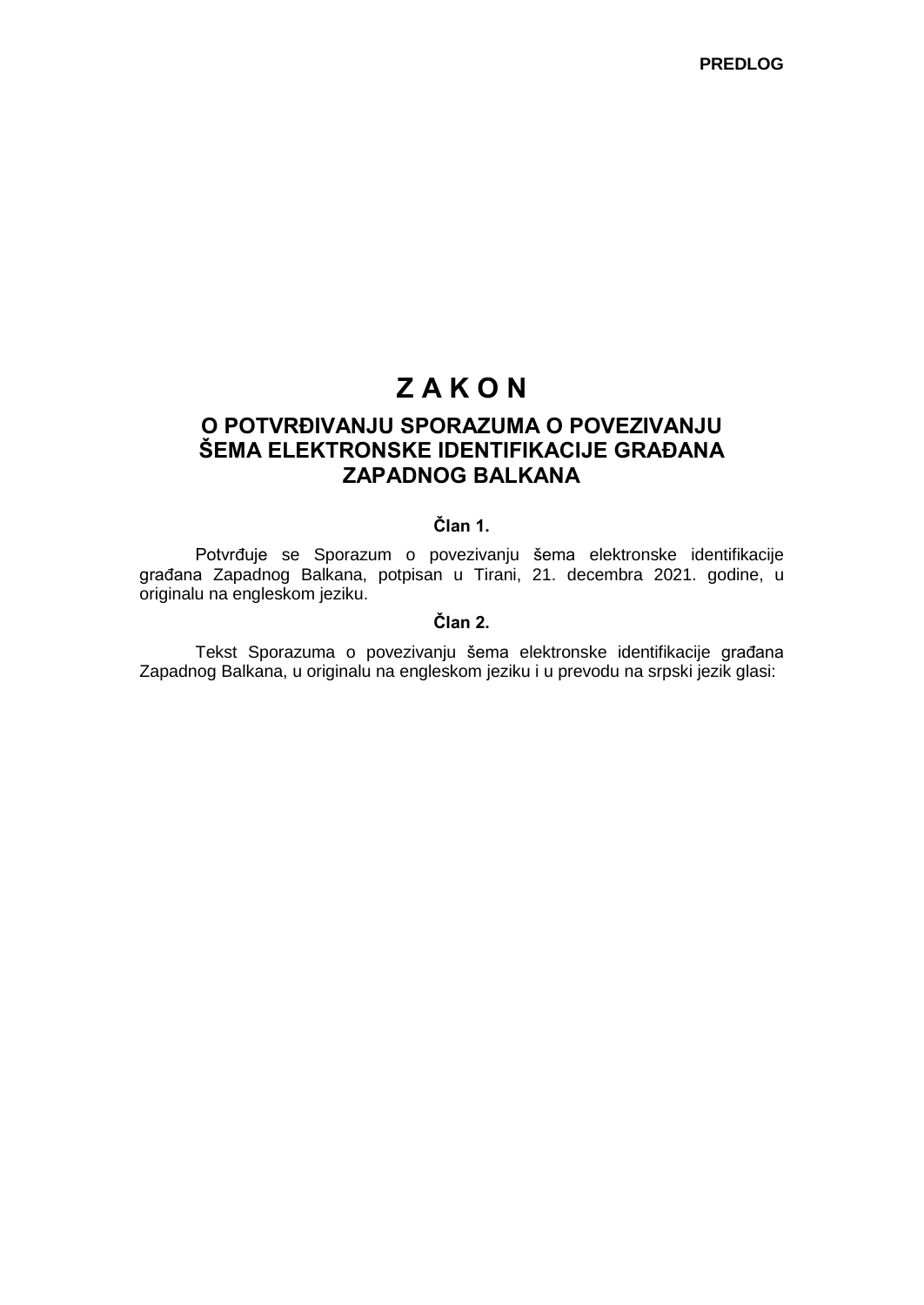#### **AGREEMENT**

## **ON INTERCONNECTION OF SCHEMES FOR ELECTRONIC IDENTIFICATION OF THE CITIZENS OF THE WESTERN BALKANS**

## **We, the Western Balkan Participants, referred to collectively as "the Contracting Parties" and individually as "Contracting Party";**

CONVINCED of the necessity of mutual cooperation in the field of digitalization of public administration and provision of eGovernment services, agreed by all Contracting Parties in the respective Western Balkans' memorandums, in order to improve the efficiency of public administration for the benefit of the citizens of the Contracting Parties,

RESPECTING the signed international agreements, especially in the field of providing trust services and electronic identification,

HAVING REGARD TO the objectives of the Open Balkan initiative,

BEARING IN MIND the Joint Declaration signed in Novi Sad on October 10, 2019, which is based on the objective of implementing the four key freedoms of the EU single market in the Western Balkans,

RECOGNIZING the Joint Declaration of the Prime Minister of the Republic of Albania, the Prime Minister of the Republic of North Macedonia and the President of the Republic of Serbia adopted at the Western Balkans Summit held in Ohrid on November 10, 2019,

ACKNOWLEDGING the Joint Declaration of the Prime Minister of Albania, the Prime Minister of the Republic of North Macedonia and the President of the Republic of Serbia adopted at the Western Balkans Summit in Tirana on 21 December 2019,

EMPHASIZING the common intention, interest and basis for enhancing cooperation and partnership,

INVITING the other Western Balkan participants to join this agreement in the spirit of inclusiveness, regional cooperation and with a view to improving the lives of all within region,

Have agreed as follows:

## PURPOSE OF THE AGREEMENT

#### Article 1

The purpose of this Agreement is for the Contracting Parties to provide access to their own eGovernment services to the citizens of other Contracting Parties, using the authentication schemes for electronic identification of the Contracting Party to which the citizen who uses eGovernment services belongs.

#### DEFINITIONS

#### Article 2

For the purposes of this Agreement, the following terms shall have the meaning:

1. Citizen - a person who holds the citizenship of one of the Contracting Parties,

2. Open Balkan ID number - indicates the reference, i.e. unique identification number issued to citizen by Contracting Party of his/her citizenship, in accordance with this Agreement, for the purpose of using electronic services within Open Balkan initiative,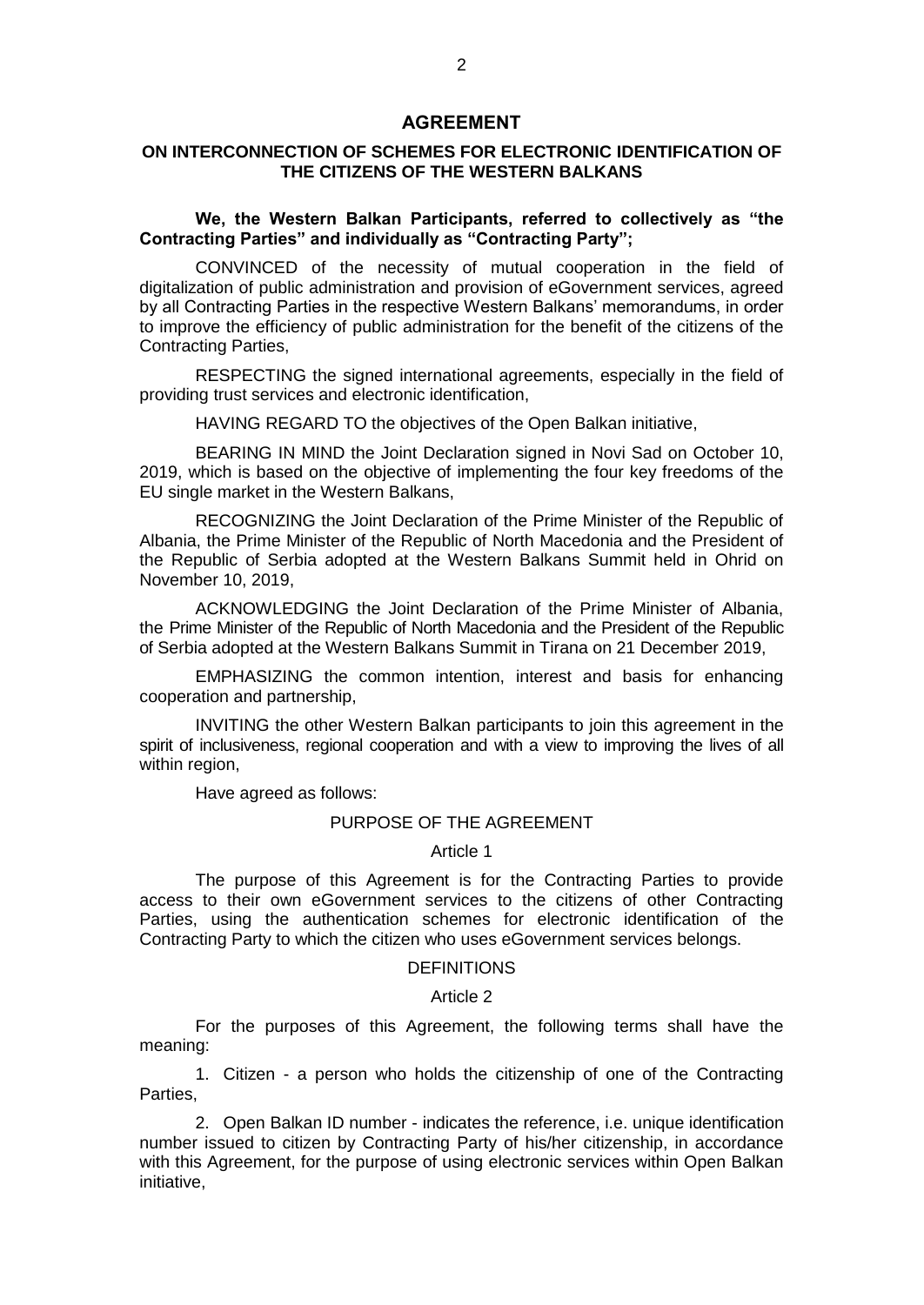3. Federation of electronic identities - establishment of a trust relationship between the Contracting Parties, by ensuring secure transmission of identification, authentication and information for electronic identification of users who are citizens of one of the Contracting Parties and who request the electronic services of another Contracting Party, in accordance with the relevant standards for the federation of electronic identities,

4. Interconnection of schemes means defining the minimum-level interoperability of eID schemes for cross-border electronic authentication of their citizens in terms of defining set of data exchanged, formats i.e, enabling federation of electronic identities.

## SUBJECT OF THE AGREEMENT.

#### Article 3

The Contracting Parties shall cooperate in achieving the goal set out in Article 1 of this Agreement, and in particular they shall:

recognize registered electronic identification schemes in the Contracting Parties provided by electronic identification schemes issuers;

- connect national software solutions that would enable the federation of electronic identities on the principle of interconnection of schemes with the eGovernment services of other Contracting Parties;

- establish and implement Open Balkan ID number for their own citizens issued by each of the Contracting Parties;

- promote the use of electronic services which would further confirm, advance and strengthen the objectives within the framework of cooperation initiatives between the Contracting Parties.

The schemes referred to in this Agreement, provided by issuers of schemes referred to hereof and registered in appropriate registers, shall be mutually recognized, appropriate registers being the following:

1) The register of electronic identification service providers and electronic identification schemes in the Republic of Serbia;

2) The register of trust service providers and electronic identification schemes in the Republic of North Macedonia;

3) The register of trust service providers and electronic identification schemes in the Republic of Albania.

The exchange of data necessary for the practical application of the mutually recognized electronic identification schemes stipulated in this Article is performed in accordance with the interoperability standards for data exchange.

## OPEN BALKAN ID NUMBER

#### Article 4

Citizens can obtain Open Balkan ID number on their national eGovernment Portal or their National Portal for electronic identification.

A prerequisite for obtaining Open Balkan ID number is for a citizen to have an electronic identity issued under registered scheme of electronic identification in his/her country.

Open Balkan ID number represents an additional attribute to already existing electronic identity of a citizen giving him/her possibility to exercise rights within the scope of the Open Balkan initiative, in accordance with the pertinent agreements and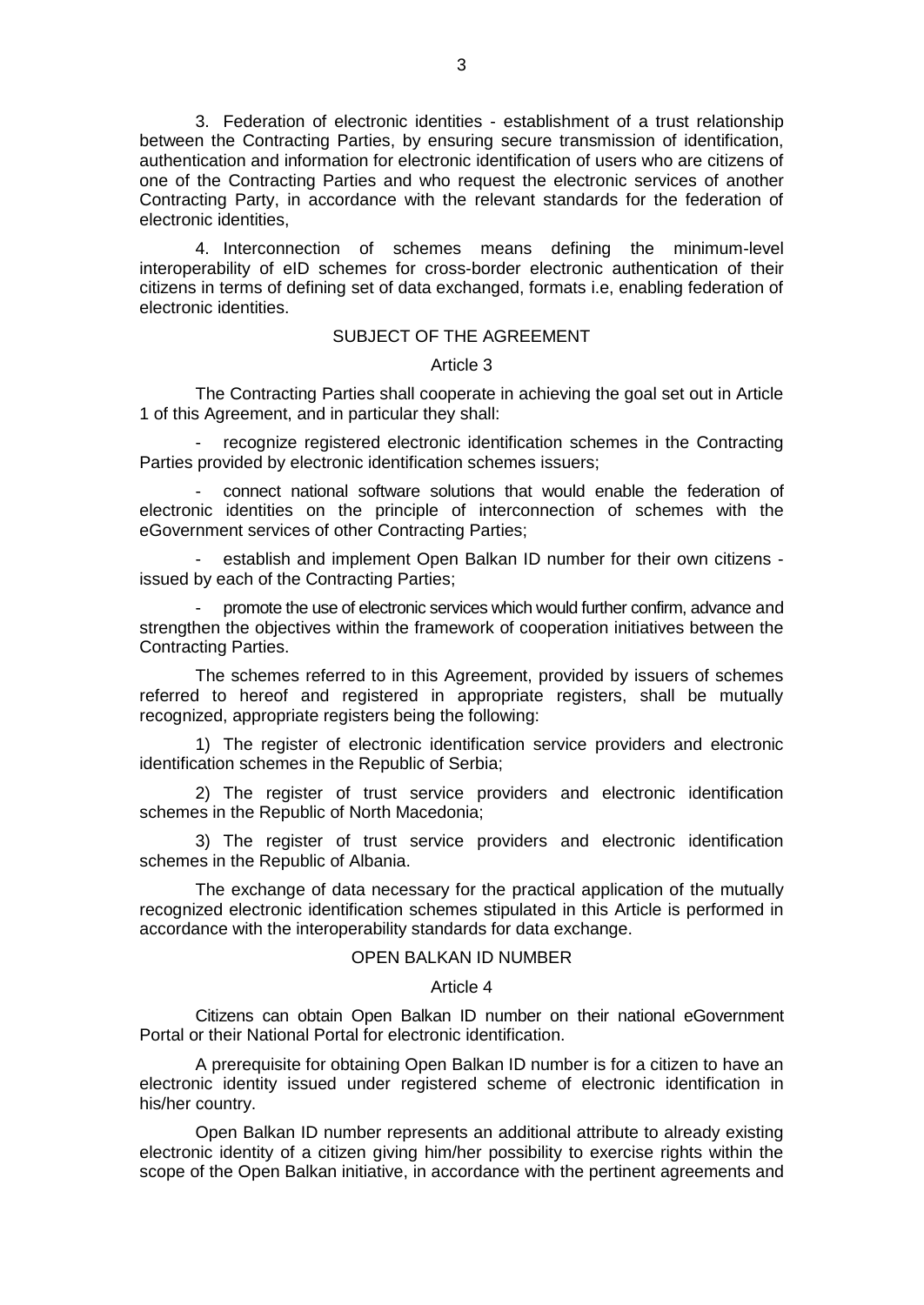other documents that are in force between the Contracting Parties, as well as in accordance with normative acts and the practice of each of the Contracting Parties.

#### COORDINATION AND COMMUNICATION

#### Article 5

The Contracting Parties shall establish and maintain coordination and communication between the competent authorities for legal and technical implementation of this Agreement.

The Contracting Parties shall notify each other through appropriate channels of the competent authorities referred to in paragraph 1 of this Article and shall exchange information on contact points, no later than 30 days from the date of the signing of this Agreement.

Representatives of the authorities referred to in paragraph 1 of this Article shall hold regular meetings, at least once in a period of 3 (three) months, and report the results of those meetings to the Contracting Parties. The first meeting will be held within 30 (thirty) days from the entry into force of this Agreement.

In addition to communication at the meetings referred to in paragraph 3 of this Article, the exchange of information relevant to the implementation of this Agreement shall be in writing, in electronic or paper form.

The Contracting Parties shall notify each other in writing of any changes relevant to the implementation of this Agreement, no later than 30 (thirty) days from the date of the occurrence of these changes.

## EXCHANGE AND PROTECTION OF CONFIDENTIAL DATA

Article 6

The Contracting Parties agree that classified information, as defined by each Contracting Parties legislation, if exchanged in the framework of the cooperation provided for in this Agreement, shall be kept as foreign classified information and that such information shall retain the classification levels it has been assigned in the other Contracting Party.

The appropriate Table of equivalence of classification levels envisaged by the domestic legislation of the Contracting Parties should be agreed and exchanged no later than 90 (ninety) days from the entry into force of this Agreement.

## PERSONAL DATA PROTECTION

#### Article 7

Processing of personal data between the competent authorities of the Contracting Parties shall be carried out in accordance with the relevant national legislation and international agreements, and following the principles stipulated in Regulation (EU) 2016/679 of the European Parliament and of the Council.

#### FINAL AND TRANSITIONAL PROVISIONS

#### Article 8

Technical description of the Open Balkan ID number and processes will be defined in additional Protocols to this Agreement.

#### Article 9

Any dispute arising from the interpretation or application of this Agreement shall be settled through negotiations.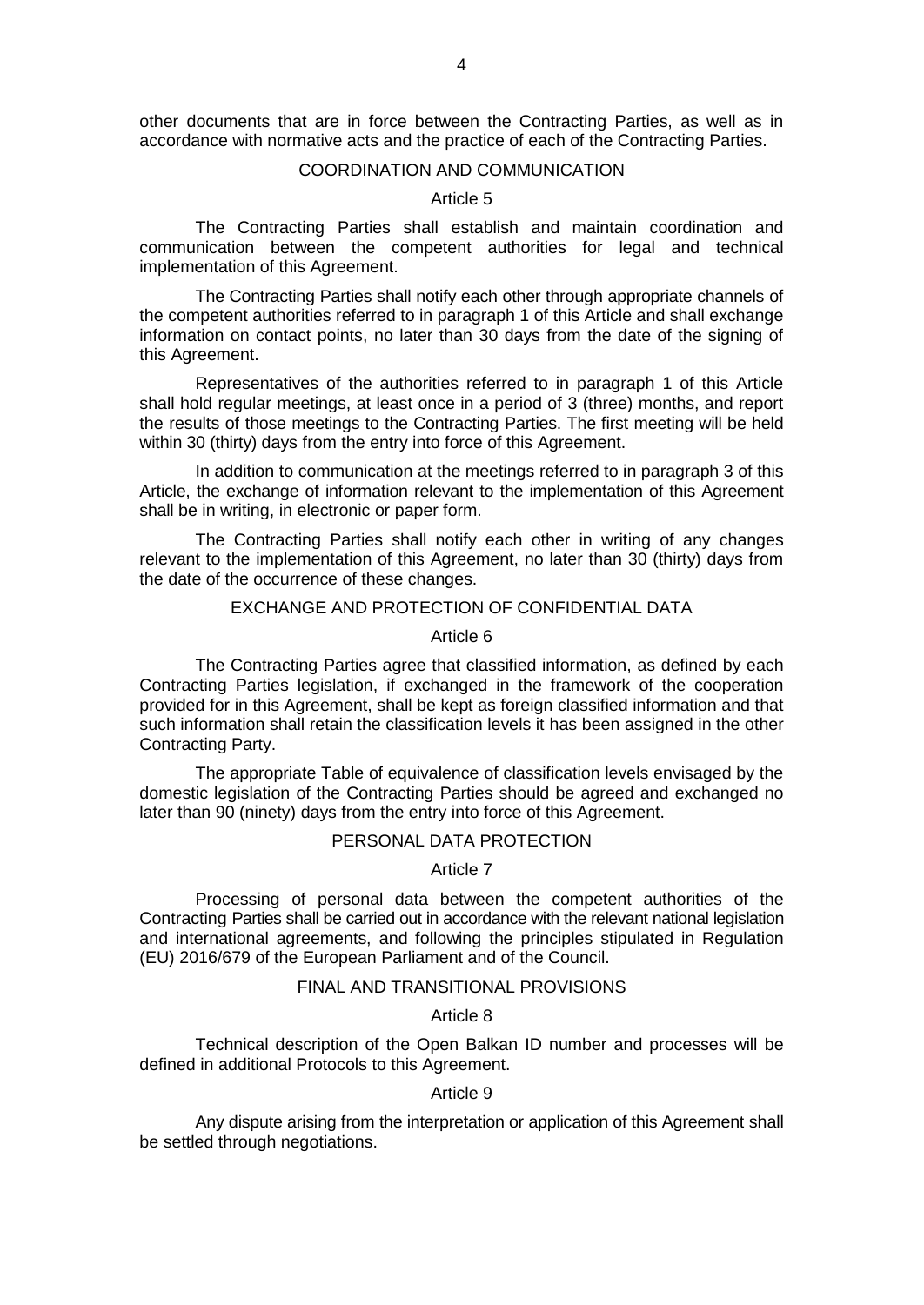#### Article 10

This Agreement shall not affect the rights and obligations of the Contracting Parties arising from other international treaties to which they are parties.

## Article 11

This Agreement shall be subject to ratification or approval in accordance with the domestic procedures of each Contracting Party. The Republic of Albania shall act as the Depositary of this Agreement.

This Agreement shall enter into force on the 30th (thirtieth) day following the date of the deposit of instruments of ratification by at least two Contracting Parties and shall produce legal effect only between those Contracting Parties.

For a Contracting Party which ratifies or approves this Agreement after its entry into force in accordance with paragraph 2 of this Article, the Agreement shall enter into force on the 30th (thirtieth) day following the date of the deposit of instrument of ratification by that Contracting Party.

This Agreement may be amended upon mutual consent of all Contracting Parties.

The Agreement shall remain in force indefinitely.

In the event that this Agreement is terminated, confidential information shall continue to be protected in accordance with Article 6 of this Agreement.

Each Contracting Party may withdraw from this Agreement by notifying the Depositary, in written form, of its intention to withdraw. In such case, the Agreement shall cease to be in force for that Contracting Party on the 30th (thirtieth) day following the date of the receipt of the notice by the Depositary.

The original of this Agreement in a single copy in the English language shall be deposited with the Depositary which shall transmit a certified copy to each Contracting Party.

Done in Tirana, on the twenty-first December, two thousand twenty-one.

**Aleksandar Vučić**

President of the Republic of Serbia

**\_\_\_\_\_\_\_\_\_\_\_\_\_\_\_\_\_\_\_\_\_\_\_\_\_\_\_\_**

President of the Government of the Republic of North Macedonia

**\_\_\_\_\_\_\_\_\_\_\_\_\_\_\_\_\_\_\_\_\_\_\_\_\_\_\_**

**Edi Rama** Prime Minister of the Republic of Albania

**\_\_\_\_\_\_\_\_\_\_\_\_\_\_\_\_\_\_\_\_\_\_\_\_\_\_\_\_\_\_\_\_**

**Zoran Zaev**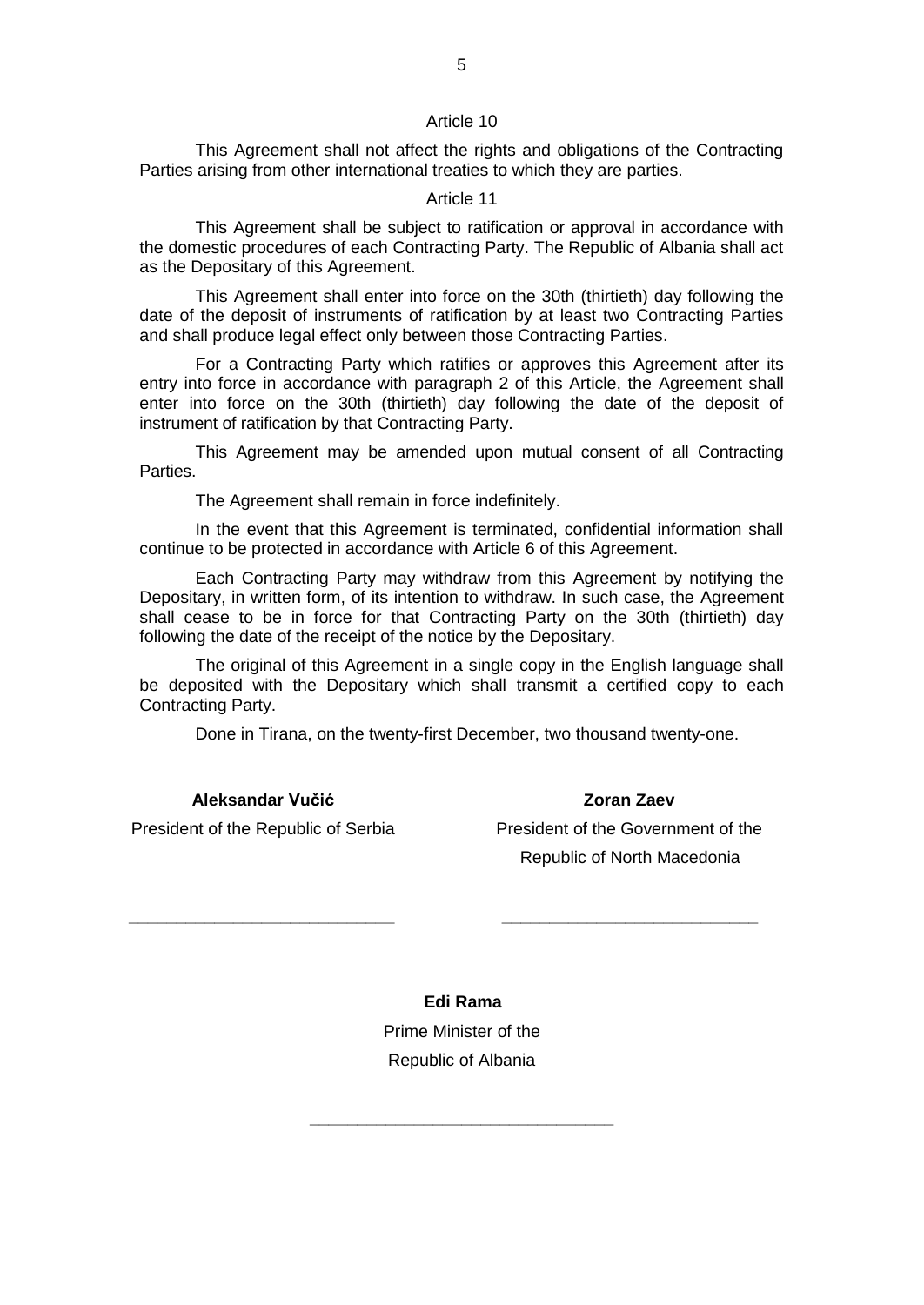#### **SPORAZUM**

## **O POVEZIVANjU ŠEMA ELEKTRONSKE IDENTIFIKACIJE GRAĐANA ZAPADNOG BALKANA**

**Mi, učesnici sa Zapadnog Balkana zajedno "Ugovorne strane", a pojedinačno "Ugovorna strana"** 

UVERENI u neophodnost međusobne saradnje u oblasti digitalizacije državne uprave i pružanja usluga eUprave, dogovorene od strane svih Ugovornih strana u memorandumima koji se tiču Zapadnog Balkana, kako bi se unapredila efikasnost državne uprave na dobrobit državljana Ugovornih strana,

POŠTUJUĆI potpisane međunarodne sporazume, naročito u oblasti pružanja usluga od poverenja i elektronske identifikacije,

IMAJUĆI U VIDU ciljeve inicijative Otvoreni Balkan,

IMAJUĆI NA UMU Zajedničku izjavu potpisanu u Novom Sadu 10. oktobra 2019.godine, koja se zasniva na primeni četiri ključne slobode Evropske unije na Zapadnom Balkanu,

PRIZNAJUĆI Zajedničku izjavu predsednika Vlade Republike Albanije, predsednika Vlade Republike Severne Makedonije i predsednika Republike Srbije, usvojenu na Samitu za Zapadni Balkan u Ohridu 10. novembra 2019.godine,

PRIZNAJUĆI Zajedničku izjavu predsednika Vlade Republike Albanije, predsednika Vlade Republike Severne Makedonije i predsednika Republike Srbije, usvojenu na Samitu za Zapadni Balkan u Tirani, 21.decembra 2019.godine,

NAGLAŠAVAJUĆI zajedničku nameru, interes i osnov za širenje saradnje i partnerstva,

POZIVAJUĆI ostale učesnike sa Zapadnog Balkana da se pridruže ovom sporazumu u duhu inkluzivnosti, regionalne saradnje i u smislu poboljšanja života svih iz regiona,

Dogovorile su se kao što sledi:

#### SVRHA SPORAZUMA

Član 1.

Svrha ovog Sporazuma je da Ugovorne strane obezbede pristup svojim uslugama eUprave državljanima ostalih Ugovornih strana, koristeći šeme elektronske identifikacije Ugovorne strane kojoj pripada državljanin koji koristi usluge eUprave.

## DEFINICIJE

#### Član 2.

Za svrhu ovog Sporazuma, sledeći termini imaju značenje:

1. Državljanin- lice koje ima državljanstvo jedne od Ugovornih strana,

2. Identifikacioni broj Otvorenog Balkana- ukazuje na vezu, tj. jedinstveni identifikacioni broj koji je Ugovorna strana čije državljanstvo ima izdala državljaninu, u skladu sa ovim Sporazumom, u svrhu korišćenja elektronskih usluga u okviru inicijative Otvoreni Balkan.

3. Federacija elektronskih identiteta – uspostavljanje odnosa poverenja između Ugovornih strana, obezbeđivanjem sigurnog prenosa identifikacija, autentifikacija i informacija za elektronsku identifikaciju korisnika koji su državljani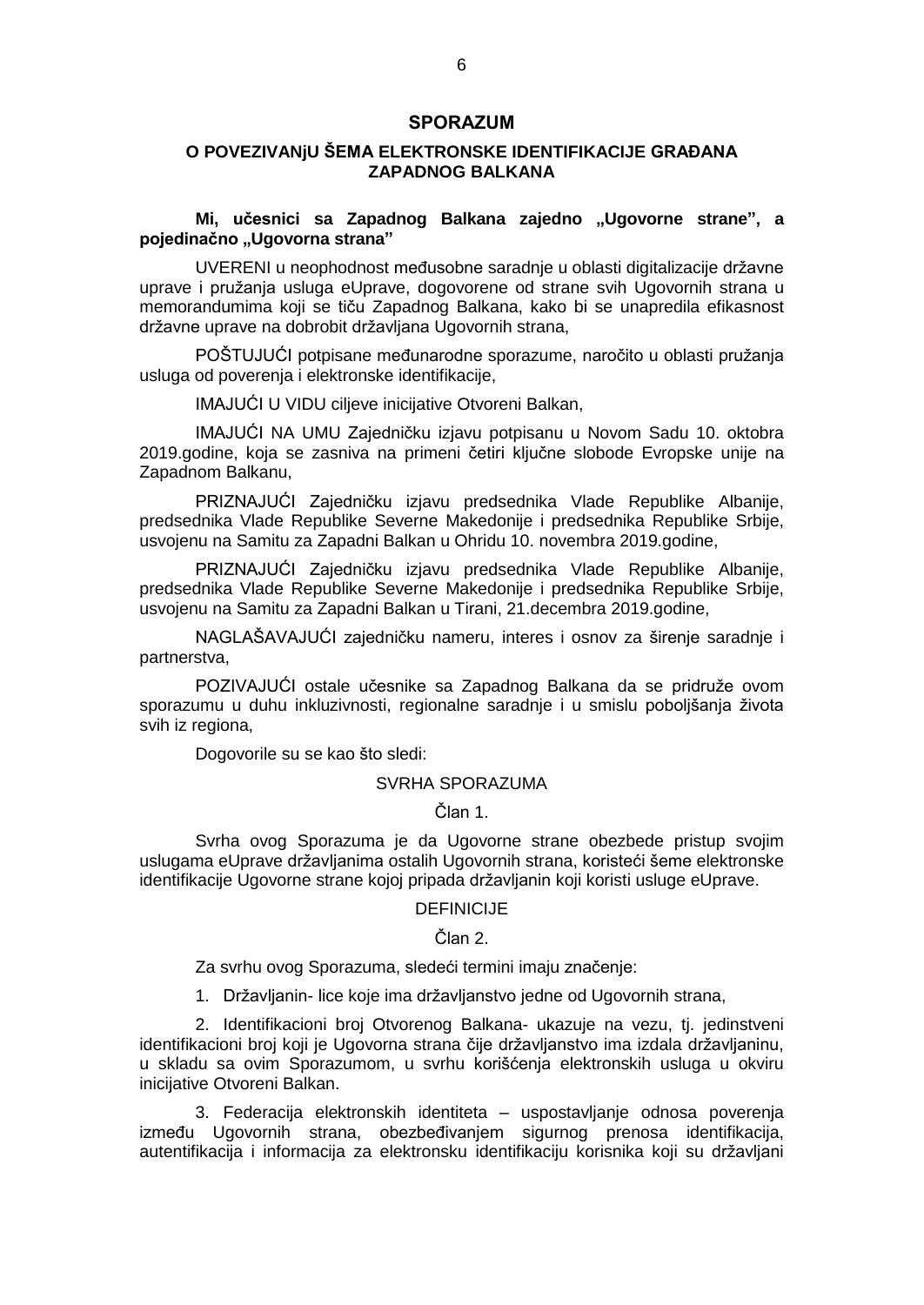jedne od Ugovornih strana a koji zahtevaju elektronske usluge druge Ugovorne strane, u skladu sa relevantnim standardima za federaciju elektronskih identiteta.

4. Međusobno povezivanje šema podrazumeva definisanje minimalnog nivoa interoperabilnosti šema elektronske identifikacije za prekograničnu elektronsku autentifikaciju njihovih državljana kada je reč o definisanju niza razmenjenih podataka, formata, tj.omogućavanje federacije elektronskih identiteta.

#### PREDMET SPORAZUMA

#### Član 3.

Ugovorne strane sarađuju u ostvarivanju cilja navedenog u članu 1 ovog Sporazuma, a posebno:

- priznaju registrovane šeme elektronske identifikacije koje pružaju izdavaoci šema elektronske identifikacije Ugovornih strana

- povezuju nacionalna softverska rešenja koja bi omogućila federaciju elektronskih identiteta po principu međusobnog povezivanja šema sa uslugama eUprave u drugim Ugovornim stranama;

uspostavljaju i primenjuju Identifikacioni broj Otvorenog Balkana za svoje državljane koji izdaje svaka od Ugovornih strana;

promovišu korišćenje elektronskih usluga koje bi dodatno potvrdile, unapredile i osnažile ciljeve u okviru inicijativa za saradnju među Ugovornim stranama.

Šeme navedene u ovom Sporazumu, koje pružaju navedeni izdavaoci šema registrovani u odgovarajućim registrima, međusobno se priznaju, a odgovarajući registri su:

1) Registar pružalaca usluga elektronske identifikacije i šema elektronske identifikacije u Republici Srbiji;

2) Registar pružalaca usluga od poverenja i šema elektronske identifikacije u Republici Severnoj Makedoniji;

3) Registar pružalaca usluga od poverenja i šema elektronske identifikacije u Republici Albaniji.

Razmena podataka neophodnih za praktičnu primenu međusobno priznatih šema elektronske identifikacije predviđena u ovom članu obavlja se u skladu sa standardima interoperabilnosti za razmenu podataka.

#### IDENTIFIKACIONI BROJ OTVORENOG BALKANA

### Član 4.

Državljani mogu da dobiju Identifikacioni broj Otvorenog Balkana na svojim portalima eUprave ili na portalu za elektronsku identifikaciju.

Preduslov za dobijanje Identifikacionog broja Otvorenog Balkana je da državljanin ima elektronski identitet koji mu je izdat u okviru registrovane šeme elektronske identifikacije u njegovoj zemlji.

Identifikacioni broj Otvorenog Balkana predstavlja dodatak na već postojeći elektronski identitet državljanina, koji mu daje mogućnost da primeni prava u okviru inicijative Otvoreni Balkan, u skladu sa adekvatnim sporazumima i drugim dokumentima koji su na snazi između Ugovornih strana, kao i u skladu sa normativnim aktima i praksom svake od Ugovornih strana.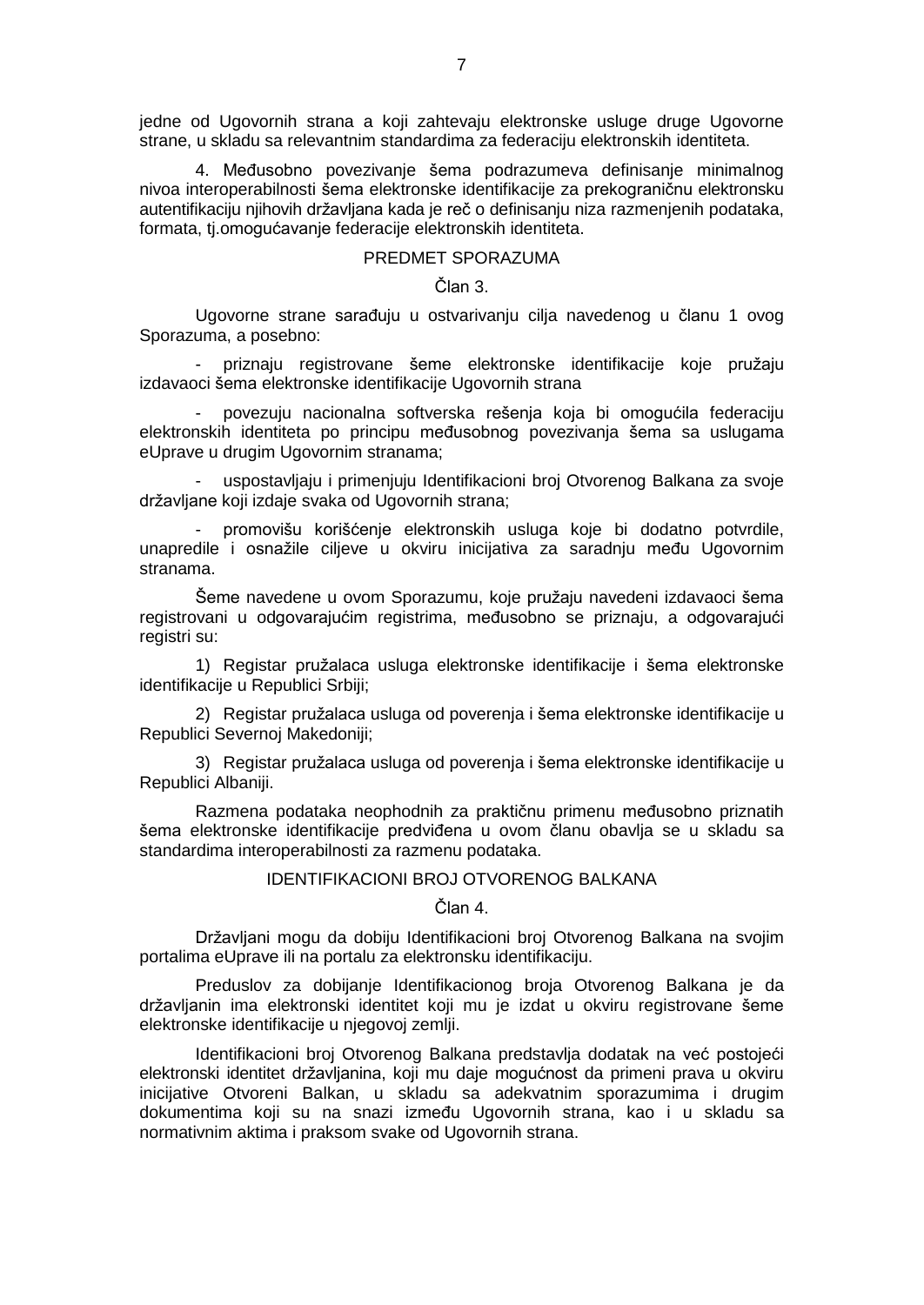#### KOORDINACIJA I KOMUNIKACIJA

## Član 5.

Ugovorne strane uspostavljaju i održavaju koordinaciju i komunikaciju između nadležnih organa za pravnu i tehničku primenu ovog Sporazuma.

Ugovorne strane obavestiće jedna drugu, putem adekvatnih kanala nadležnih organa pomenutih u stavu 1 ovog člana, i razmeniti informacije o tačkama kontakta, ne kasnije od 30 dana od datuma potpisivanja ovog Sporazuma.

Predstavnici organa pomenutih u stavu 1 ovog člana održavaju redovne sastanke, najmanje jednom tokom perioda od 3 (tri) meseca, i podnose izveštaje o rezultatima tih sastanaka Ugovornim stranama. Prvi sastanak će biti održan u roku od 30 (trideset) dana od stupanja ovog Sporazuma na snagu.

Pored komunikacije na sastancima pomenutim u stavu 3 ovog člana, razmena informacija relevantnih za primenu ovog Sporazuma obavlja se u pisanoj formi, elektronski ili na papiru.

Ugovorne strane obaveštavaju jedna drugu u pisanoj formi o svakoj promeni relevantnoj za primenu ovog Sporazuma, ne kasnije od 30 (trideset) dana od datuma nastanka tih promena.

## RAZMENA I ZAŠTITA POVERLjIVIH PODATAKA

Član 6.

Ugovorne strane su saglasne da se tajni podaci, kako su definisani zakonodavstvom svake od Ugovornih snaga, ukoliko se razmene u okviru saradnje omogućene ovim Sporazumom, čuvaju kao strani tajni podaci i da takvi podaci zadržavaju nivoe poverljivosti koji su im dodeljeni u drugoj Ugovornoj strani.

Adekvatna Tabela ekvivalentnosti nivoa poverljivosti, predviđenih nacionalnim zakonodavstvom Ugovornih strana, trebalo bi da bude dogovorena i razmenjena ne kasnije od 90 (devedeset) dana od stupanja ovog Sporazuma na snagu.

## ZAŠTITA PODATAKA O LIČNOSTI

Član 7.

Obrada podataka o ličnosti između nadležnih organa Ugovornih strana obavlja se u skladu sa relevantnim nacionalnim zakonodavstvom i međunarodnim sporazumima, a na osnovu principa predviđenih Uredbom (EU) 2016/679 Eropskog parlamenta i Evropskog saveta.

## ZAVRŠNE I PRELAZNE ODREDBE

Član 8.

Tehnički opis Identifikacionog broja Otvorenog Balkana i procesi će biti definisani u dodatnim Protokolima ovog Sporazuma.

Član 9.

Bilo koji spor koji proističe iz tumačenja ili primene ovog Sporazuma rešava se pregovorima.

Član 10.

Ovaj Sporazum ne utiče na prava i obaveze Ugovornih strana koje proizilaze iz drugih međunarodnih sporazuma, kojih su one potpisnice.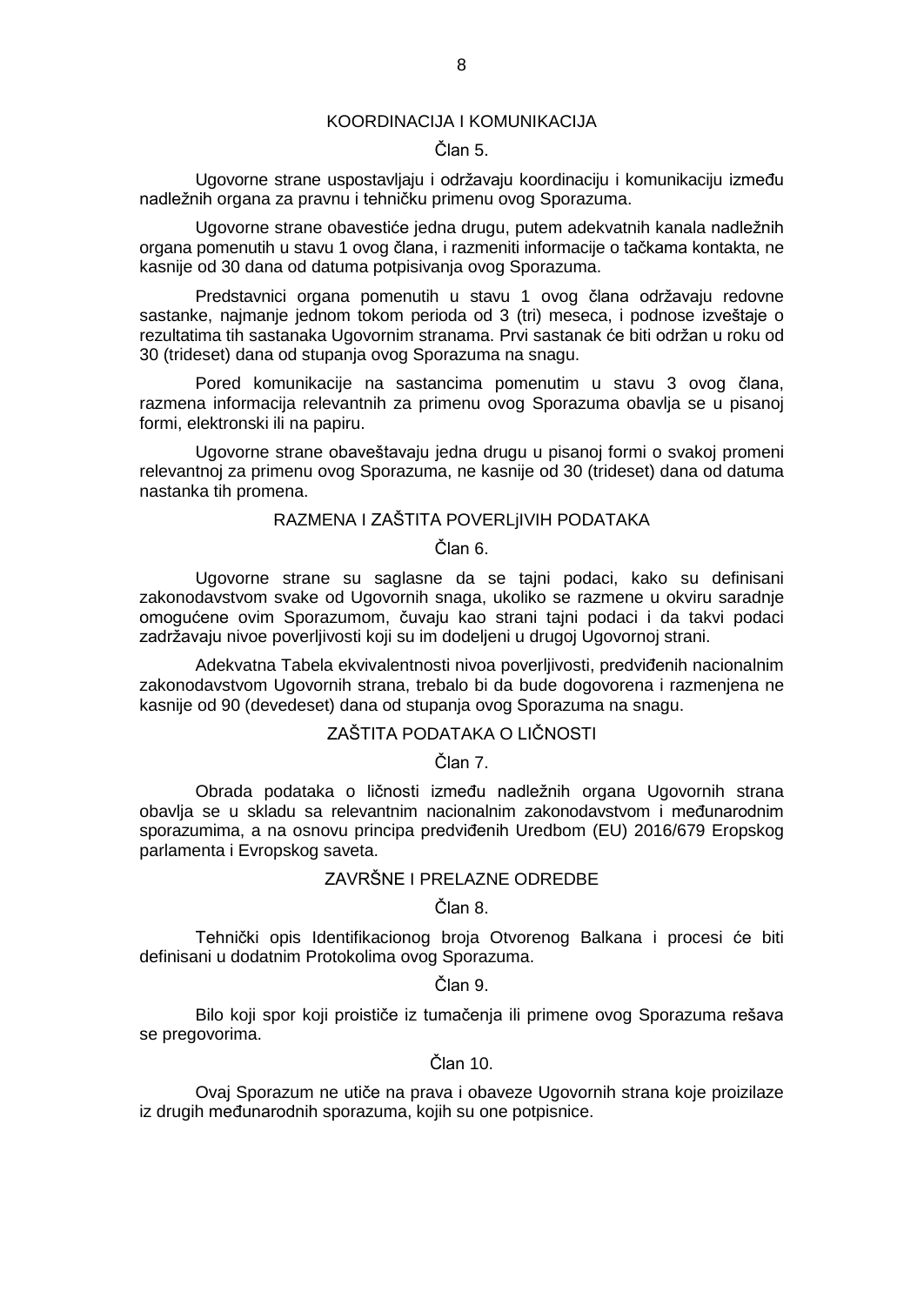#### Član 11.

Ovaj Sporazum je predmet ratifikacije ili odobrenja u skladu sa nacionalnim procedurama svake Ugovorne strane. Republika Albanija je Depozitar ovog Sporazuma.

Ovaj Sporazum stupa na snagu 30. (tridesetog) dana od datuma polaganja instrumenata ratifikacije od strane najmanje dve Ugovorne strane i daje pravno dejstvo samo između tih Ugovornih strana.

Za Ugovornu stranu koja ratifikuje ili odobri ovaj Sporazum posle njegovog stupanja na snagu u skladu sa stavom 2 ovog člana, Sporazum stupa na snagu 30. (tridesetog) dana od datuma polaganja instrumenata ratifikacije od strane te Ugovorne strane.

Ovaj Sporazum može da se izmeni i dopuni na osnovu uzajamne saglasnosti svih Ugovornih snaga.

Sporazum ostaje na snazi na neodređeno vreme.

U slučaju da ovaj Sporazum prestane da važi, tajni podaci ostaju zaštićeni u skladu sa članom 6 ovog Sporazuma.

Svaka Ugovorna strana može da se povuče iz ovog Sporazuma obavestivši Depozitara, u pisanoj formi, o svojoj nameri da se povuče. U tom slučaju, Sporazum prestaje da važi za tu Ugovornu stranu 30. (tridesetog) dana od datuma prijema obaveštenja od strane Depozitara.

Original ovog Sporazuma, u jednom primerku na engleskom jeziku, ostaje kod Depozitara, koji će proslediti overenu kopiju svakoj Ugovornoj strani.

Sačinjeno u Tirani, 21. decembra 2021. godine.

**Aleksandar Vučić**

**Zoran Zaev** predsednik Vlade

predsednik Republike Srbije

**\_\_\_\_\_\_\_\_\_\_\_\_\_\_\_\_\_\_\_\_\_\_\_\_\_\_\_\_**

Republike Severne Makedonije

**\_\_\_\_\_\_\_\_\_\_\_\_\_\_\_\_\_\_\_\_\_\_\_\_\_\_\_**

**Edi Rama**

predsednik Vlade Republike Albanije

**\_\_\_\_\_\_\_\_\_\_\_\_\_\_\_\_\_\_\_\_\_\_\_\_\_\_\_\_\_\_\_\_\_**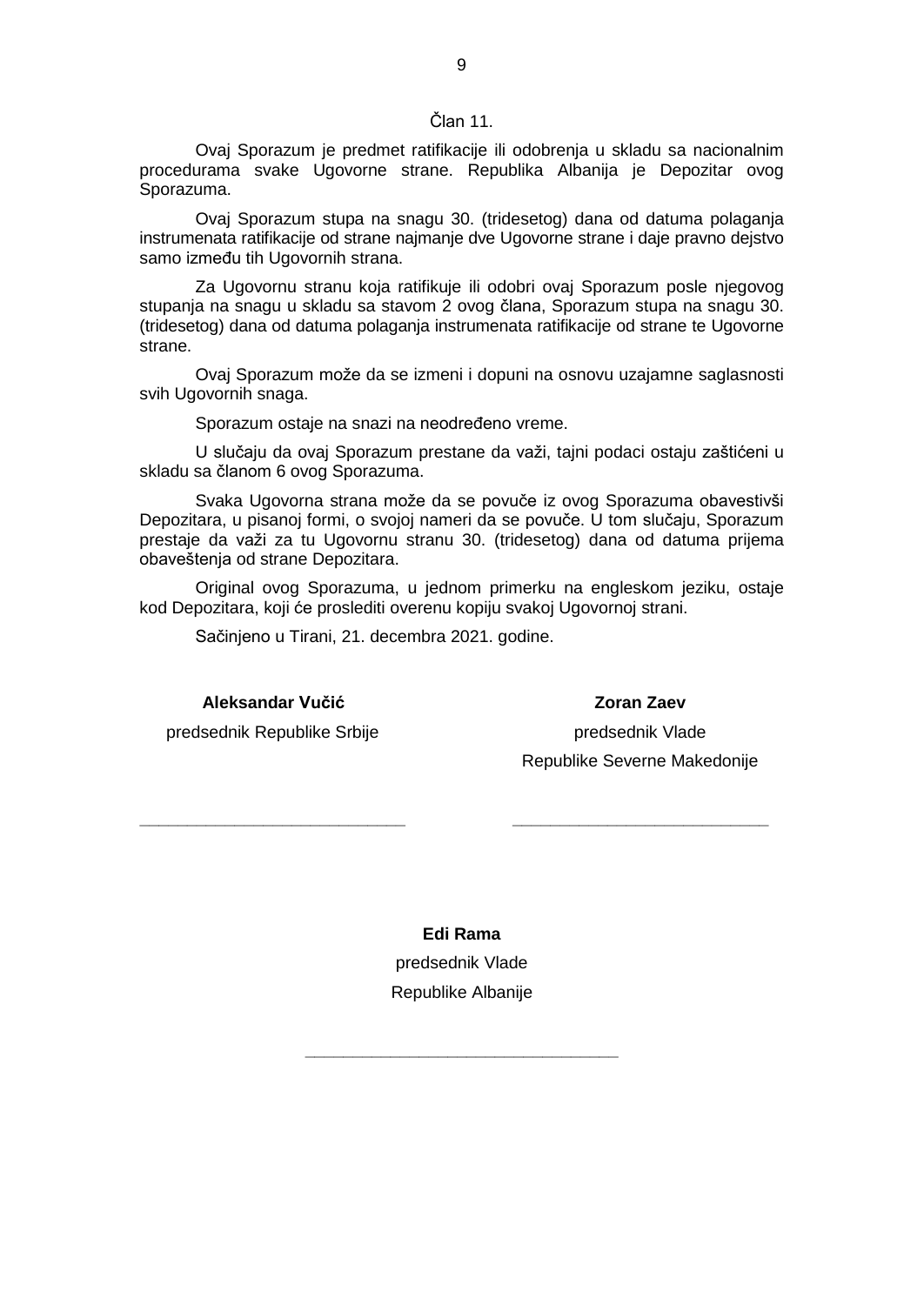Ovaj zakon stupa na snagu narednog dana od dana objavljivanja u "Službenom glasniku Republike Srbije – Međunarodni ugovori".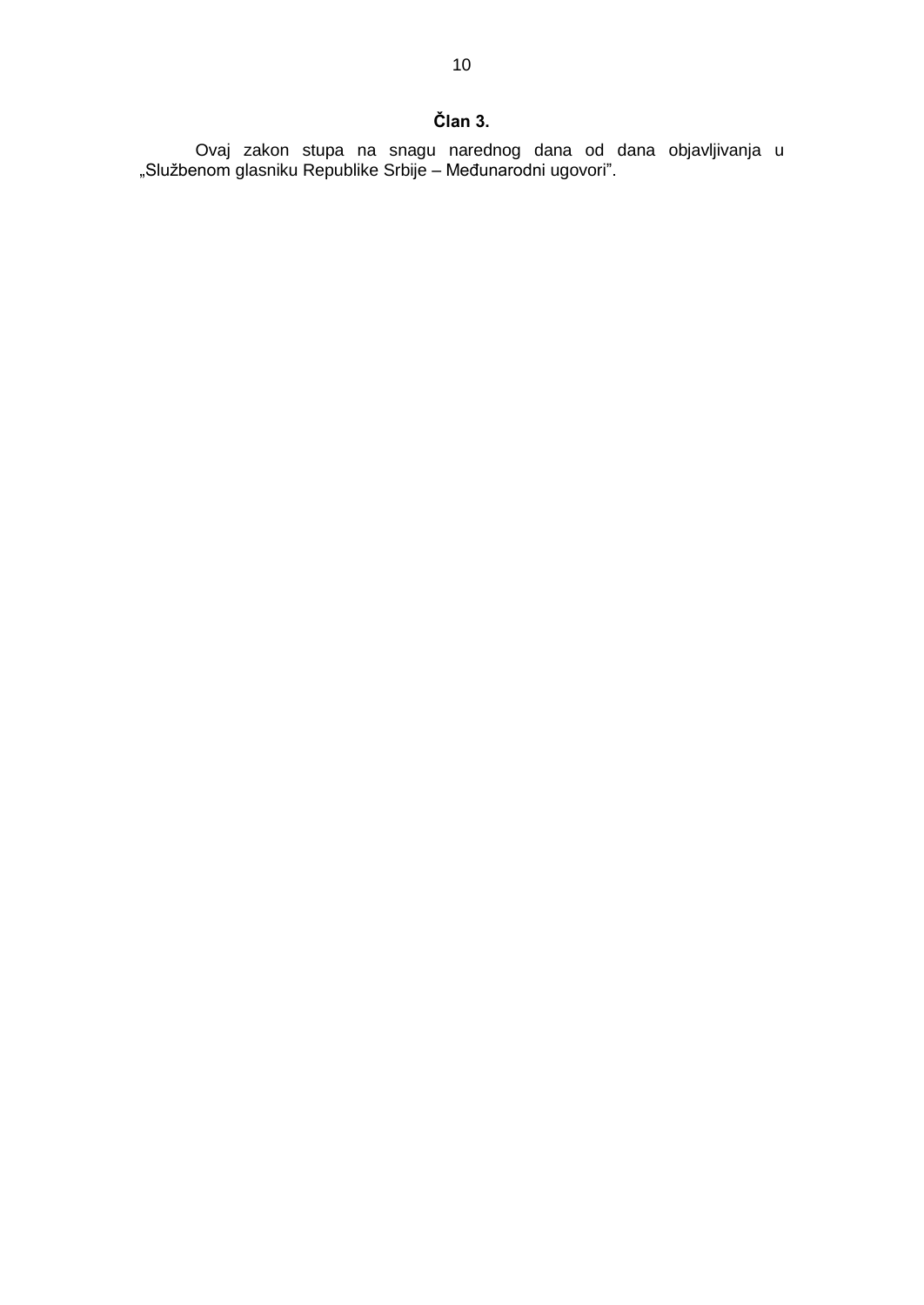## **OBRAZLOŽENJE**

## **I. USTAVNI OSNOV ZA DONOŠENjE ZAKONA**

Ustavni osnov za donošenje ovog zakona sadržan je u članu 99. tačka 4. Ustava Republike Srbije, kojima je, između ostalog, propisano da Narodna skupština potvrđuje međunarodne ugovore kad je zakonom predviđena obaveza njihovog potvrđivanja.

Članom 14. Zakona o zaključivanju i izvršavanju međunarodnih ugovora ("Službeni glasnik RS", broj 32/13), kojim je predviđeno da Narodna skupština potvrđuje međunarodne ugovore vojne, političke i ekonomske prirode, ugovore kojima se stvaraju finansijske obaveze za Republiku Srbiju, ugovore koji zahtevaju donošenje novih ili izmenu važećih zakona i ugovore kojima se odstupa od postojećih zakonskih rešenja.

## **II. RAZLOZI ZA DONOŠENjE ZAKONA**

U cilju unapređenja trgovinske saradnje i poboljšanja međusobnih bilateralnih odnosa, Republika Srbija, Republika Albanija i Republika Severna Makedonija, pokrenule su inicijativu "Otvoreni Balkan" radi formiranja jedinstvenog tržišta, stvaranja ekonomske zone, kao i dodatnog poboljšanja političkih i ekonomskih odnosa i učvršćivanja kulturne veze među narodima.

Jedno od polja saradnje koje je planirano da se uspostavi je pružanje elektronskih usluga građanima tri države putem portala elektronskih usluga. Ovi portali (kao što je u Republici Srbiji Portal eUprava) omogućavaju pružanje usluga elektronske uprave građanima, prilikom čega je u najvećem broju slučajeva potrebna elektronska identifikacija korisnika.

Kako bi se ova ideja realizovala, preduslov je da se međusobno priznaju registrovane šeme elektronske identifikacije i da se izvrši tehničko povezivanje državnih portala elektronskih usluga, što je glavni predmet sporazuma.

U Tirani 21. decembra 2021. godine predsednik Republike Srbije i predsednici vlada Republike Albanije i Republike Severne Makedonije potpisali su Sporazum o povezivanju šema elektronske identifikacije građana Zapadnog Balkana. Sporazumom je predviđeno da Srbija, Albanija i Severna Makedonija:

- međusobno priznaju registrovane šeme elektronske identifikacije kako bi korisnici usluga iz jedne zemlje mogli da se identifikuju na portale drugih država i ostvaruju svoja prava;
- povežu svoje nacionalne portale e-uprave kako bi građani jedne zemlje mogli da koriste elektronske usluge druge zemlje (a pre svega za prijavu na tržište rada);
- uspostave "Open Balkan ID" broj koji izdaje svaka strana za svog građanina.

Sporazumom je predviđeno da se priznaju šeme elektronske identifikacije upisane u sledeće registre:

1) Registar pružalaca usluga elektronske identifikacije i šema elektronske identifikacije u Republici Srbiji;

2) Registar pružalaca usluga od poverenja i šema elektronske identifikacije u Republici Severnoj Makedoniji;

3) Registar pružalaca usluga od poverenja i šema elektronske identifikacije u Republici Albaniji.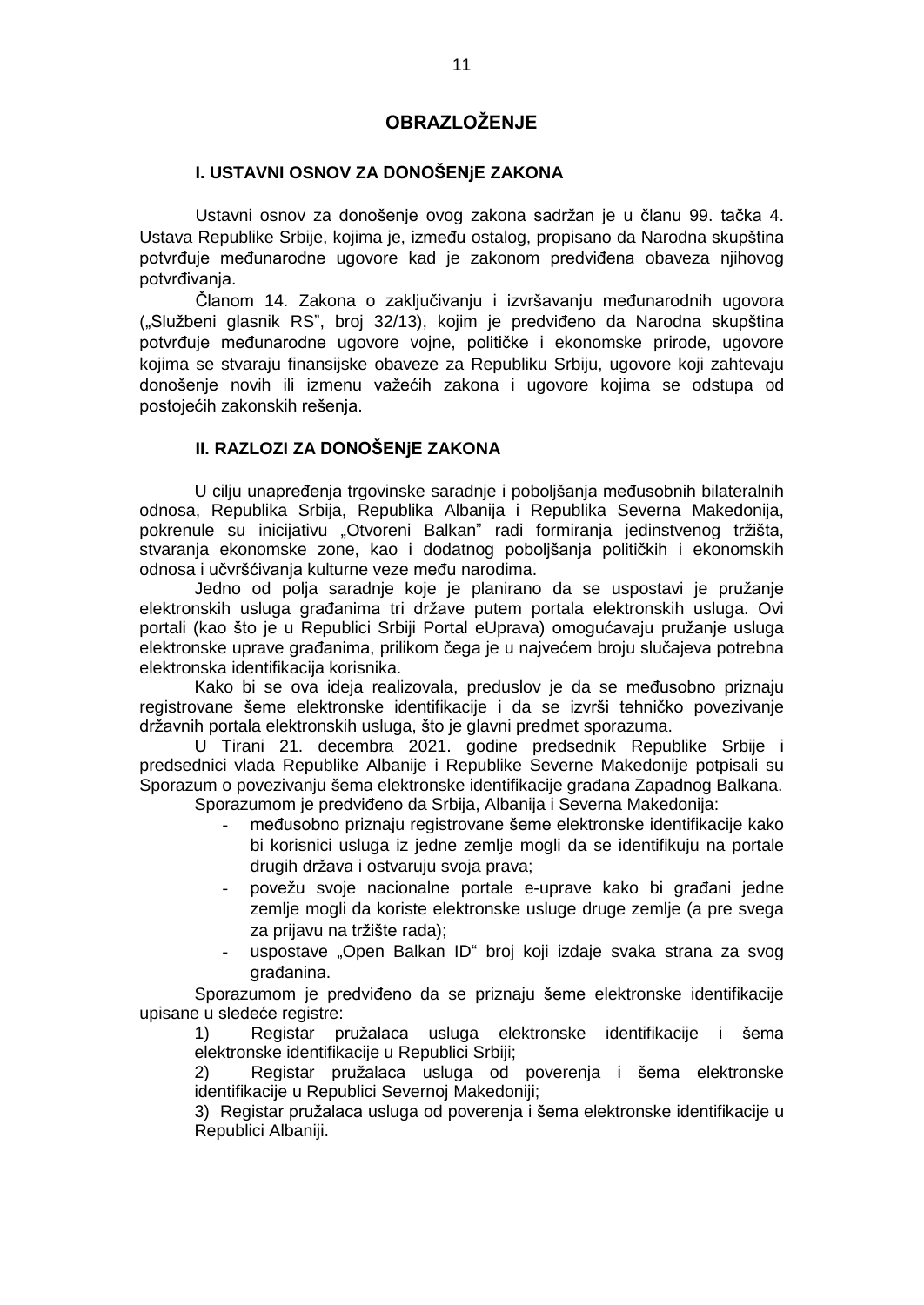Takođe, države potpisnice će tehnički povezati svoje portale elektronskih usluga kako bi korisnici iz jedne zemlje mogli da koriste elektronske usluge koje se pružaju u drugoj zemlji.

Kako bi elektronskim putem ostvarivali svoja prava zagarantovana zaključenjem sporazuma u okviru inicijative "Otvoreni Balkan", predviđeno je da se zainteresovanim građanima izdaje "Otvoreni Balkan ID broj", jedinstveni identifikacioni broj koji svaka strana izdaje svom državljaninu, u skladu sa ovim sporazumom. Ovaj broj će prvenstveno služiti za prijavu na jedinstveno tržište rada, u skladu sa sporazumom kojim se reguliše slobodan pristup tržištu rada na Zapadnom Balkanu, ali će se broj koristiti i za pružanje drugih elektronskih usluga u okviru inicijative "Otvoreni Balkan".

Tehnički opis Otvoreni Balkan ID broja i procesa za povezivanje definisaće se u dodatnim protokolima uz ovaj sporazum.

U skladu sa navedenim, predlaže se ratifikacija Sporazuma o povezivanju šema elektronske identifikacije građana Zapadnog Balkana.

## **III. OBJAŠNjENjE OSNOVNIH PRAVNIH INSTITUTA I POJEDINAČNIH REŠENjA**

Članom 1. Predloga zakona potvrđuje se Sporazum o povezivanju šema elektronske identifikacije građana Zapadnog Balkana potpisan u Tirani, 21. decembra 2021. godine u originalu na engleskom jeziku.

Članom 2. Predloga zakona sadrži tekst Sporazuma o povezivanju šema elektronske identifikacije građana Zapadnog Balkana, u originalu na engleskom i prevodu na srpski.

Članom 3. Predloga zakona predviđa se stupanje na snagu zakona narednog dana od dana objavljivanja u "Službenom glasniku Republike Srbije – Međunarodni ugovori".

## **IV. STVARANjE FINANSIJSKIH OBAVEZA ZA REPUBLIKU SRBIJU IZVRŠAVANjEM MEĐUNARODNOG SPORAZUMA**

Izvršavanjem Sporazuma o povezivanju šema elektronske identifikacije građana Zapadnog Balkana ne stvaraju se finansijske obaveze za Republiku Srbiju.

## **V. SREDSTVA POTREBNA ZA SPROVOĐENjE ZAKONA**

Za sprovođenje ovog zakona nije potrebno obezbediti sredstva u Budžetu Republike Srbije.

## **VI. RAZLOZI ZA DONOŠENjE ZAKONA PO HITNOM POSTUPKU**

Predlaže se da se zakon donese po hitnom postupku radi blagovremenog otpočinjanja realizacije dogovora u okviru inicijative "Otvoreni Balkan" i sprečavanja štetnih posledica u slučaju kašnjenja u primeni, posebno imajući u vidu da donošenje ovog zakona predstavlja preduslov za početak primene dogovorenih sporazuma u okviru inicijative "Otvoreni Balkan", a pre svega sporazuma koji se odnosi na slobodan pristup tržištu rada.